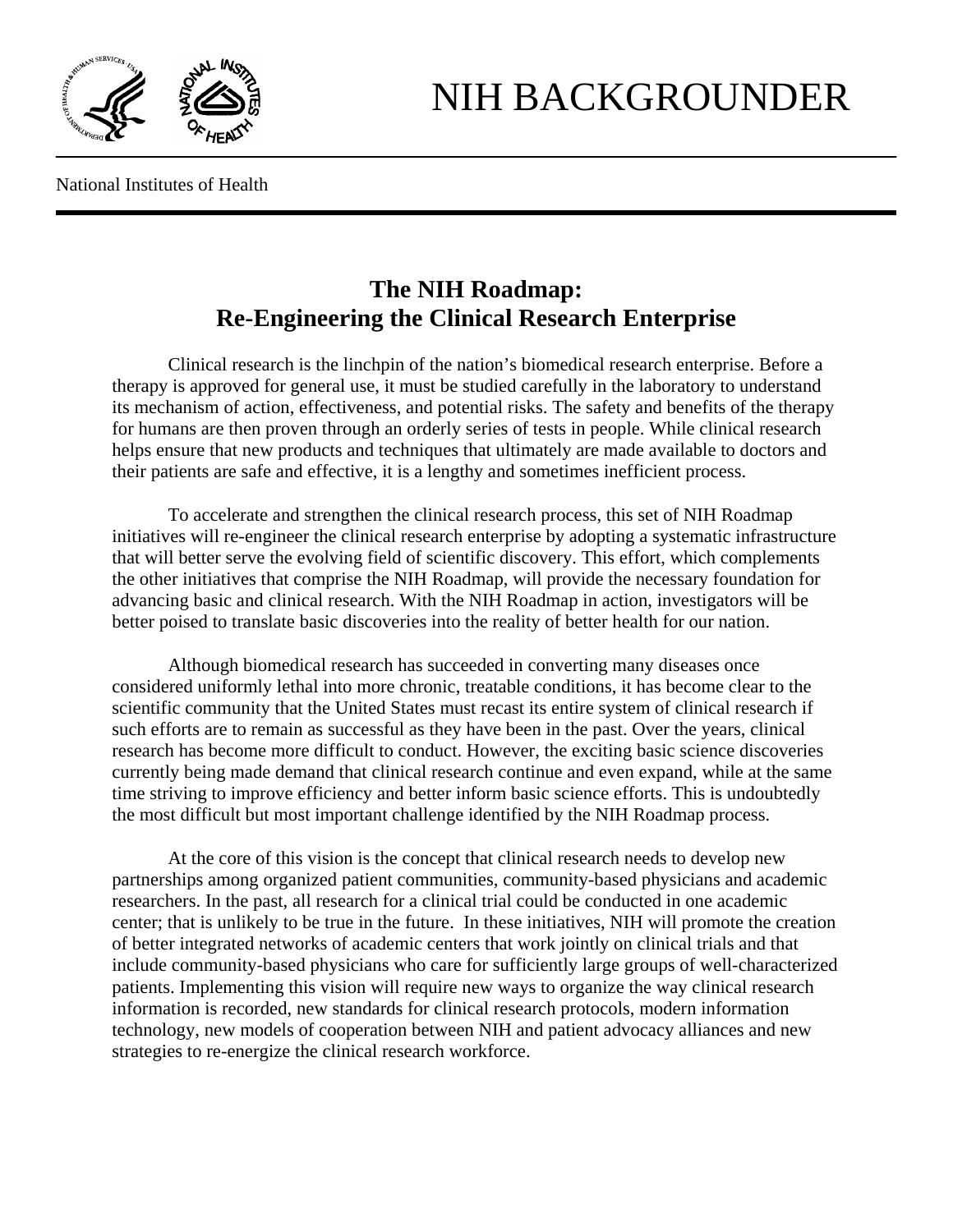## **Translational Research**

To improve human health, scientific discoveries must be translated into practical applications. Such discoveries typically begin at "the bench" with basic research – where scientists study the mechanisms and pathogenesis of a disease at a molecular or cellular level – then progress to the clinical level, or the patient's "bedside."

Scientists have become increasingly aware that this bench-to-bedside approach to translational research is really a two-way street. Not only do basic scientists deliver to clinicians new tools to examine in patients, clinical researchers also make novel observations about the nature and progression of disease that can stimulate basic investigations.

Translational research has proven to be a powerful process that primes the entire clinical research engine. However, this component of the clinical research enterprise could be optimized and accelerated through a stronger infrastructure.

Key to building a strong infrastructure will be to increase interactions between basic and clinical scientists, and ease the movement of powerful new tools from the laboratory into the clinic. In one approach aimed at accomplishing this, NIH is exploring development of regional translational research centers. These centers would provide sophisticated advice and resources to better enable scientists to master the many steps involved in bringing a new product from the bench to clinical use. Such steps involve laboratory studies to understand a therapy's mechanisms of action and animal studies to determine how well a therapeutic agent is absorbed into the body, how it is distributed to target tissues, how effective it is, and how likely it may be to cause unanticipated side effects.

Once a potential new drug is developed, sufficient amounts of the drug have to be made according to rigorous standards for testing first in animals and then in people. The clinical research re-engineering initiative also envisions translational research core facilities to provide clinical researchers access to sophisticated manufacturing capacity, along with expert advice to ensure that drug-development regulations are observed. Some of these core facilities will be modeled on, or may evolve through expansion of, the National Cancer Institute's Rapid Access to Innovation Development (RAID) program, which currently provides these types of resources only to members of the cancer research community. Their availability to the broader research community should expedite discoveries for other major public health challenges.

This initiative will also support translational research by developing new technologies to improve the assessment of clinical outcomes. Many of the most debilitating chronic illnesses gradually erode patients' quality of life because of the associated fatigue, pain and mood changes. Currently, these critical symptoms cannot be objectively measured in the same way, for example, as blood sugar levels or blood cell counts. More sensitive, well-validated tools need to be developed to improve measurements of these types of symptoms. Technologies, such as a computerized adaptive health assessment, could revolutionize how symptoms and treatment outcomes are assessed. Scientists will be better equipped to understand how patients perceive changes in their health status resulting from new interventions, thereby directing research to therapies that would be most highly valued by patients.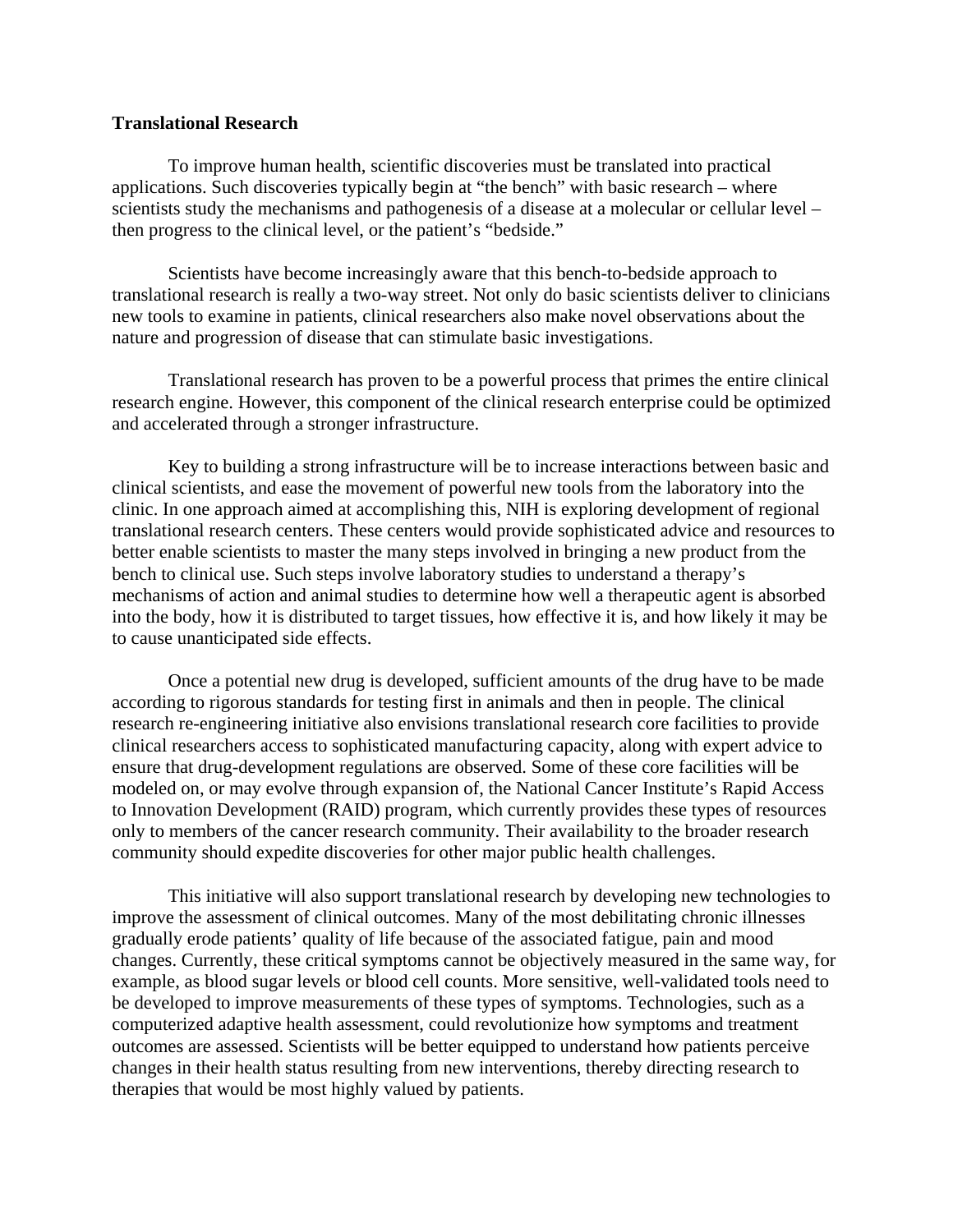## **Clinical Workforce Training**

 Our nation's ability to fully explore the ever-expanding opportunities for medical advances are limited only by our resources, the most important of which is the scientific workforce. To fulfill the promise of  $21<sup>st</sup>$  century medicine and to make further progress in controlling major human diseases, we must cultivate and train a cadre of clinical researchers with skills commensurate with the increasing complexity and needs of the research enterprise.

 The clinical research workforce must be large enough to facilitate bench-to-bedside research, the phased testing of approaches from small to large studies and the translation of proven concepts into medical practice at the community level. Clinicians must be trained to work in the interdisciplinary, team-oriented environments that characterize today's emerging research efforts. Specific training is needed in an array of disciplines important to the conduct of clinical studies, including epidemiology, behavioral medicine and patient-oriented research.

 This NIH Roadmap effort envisions two major programs to expand, enhance and empower the clinical research workforce: the establishment of an agency-wide Multidisciplinary Clinical Research Workforce Training Program and a cadre of NIH Clinical Research Associates.

The Multidisciplinary Clinical Research Workforce Training Program will be an NIHwide effort to train pre- and post-doctoral candidates in clinical research settings that are interdisciplinary and collaborative. The emphasis will be on new strategies and curricula with training opportunities that span a variety of disease areas; a broad range of clinical disciplines, including medicine, nursing, dentistry, pharmacy and other allied health professions; and a wide array of research areas, including biostatistics, behavioral medicine, clinical pharmacology and epidemiology. Generic training programs will be administered by a single institute on behalf of NIH, and programs focused on a specific disease or organ will be administered by the relevant institute. The new program will be coordinated with and complement other NIH training programs that support scholars who wish to become clinical researchers.

 In addition, a cadre of NIH Clinical Research Associates will be created. Composed of partnerships between academic and community-based investigators, this initiative will provide a robust and versatile infrastructure of qualified researchers who are well trained to ensure responsible conduct of clinical research and positioned to bring research opportunities to patients and rapidly disseminate the best science-based practices.

 Several projects will be required to realize the vision of the Associates. These include a study that will examine the feasibility of involving community practitioners in clinical research and explore possible mechanisms for such involvement. Building on the results of this study, recommendations on ways to reduce barriers to building a model workforce for conducting clinical research are expected to evolve.

 Other efforts will focus on the establishment of national core competencies and best practices needed to conduct high-quality clinical research and to translate research into clinical practice. These efforts will apply to researchers working in community or academic settings.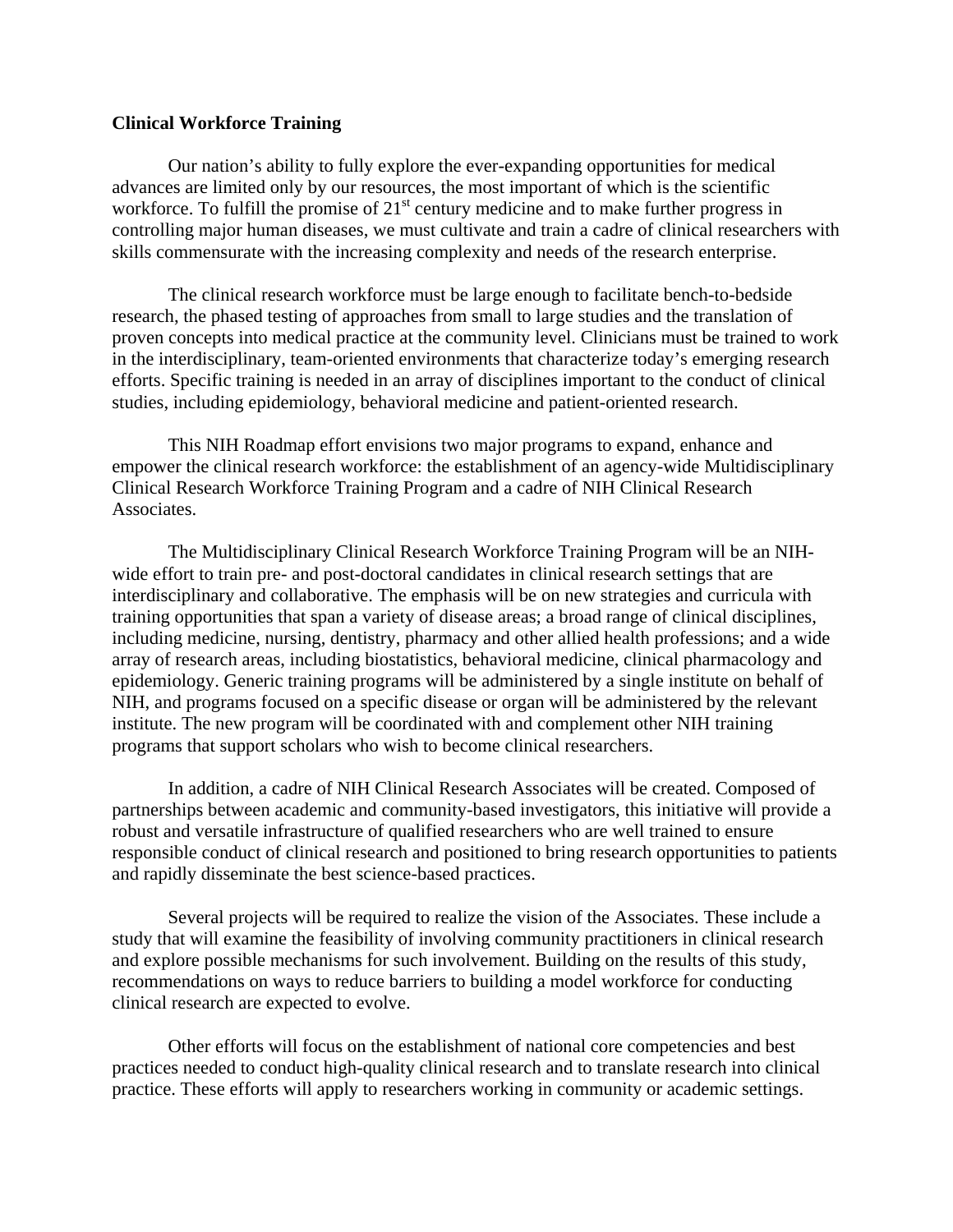Competencies would include relevant board certification, knowledge of conflict-of-interest regulations and documentation of training in protecting participants in clinical trials. Best practices for research teams might include methods for managing study data, as well as developing cost and staffing estimates.

 To train the Associates, the NIH plans to create several nationally recognized regional Centers of Excellence in Clinical Research Training, based on the results of the feasibility and pilot studies. These centers will use an integrated approach to conduct training in "real-world" settings.

## **Clinical Research Networks**

An enriched pipeline of biomedical discoveries, an infrastructure to facilitate their translation from the lab to the clinic and a robust force of clinical investigators will make it possible to test new therapeutic and preventive strategies in larger numbers of patients far sooner than at present. These large studies are often best conducted through networks of investigators who are equipped with tools to facilitate collaboration and information sharing.

 Because of the vast number of therapies, diagnostics and treatments that must be evaluated through clinical trials, many clinical research networks operate simultaneously, but independently of each other. As a result, researchers must sometimes duplicate already existing data because they are unaware the data exist or they cannot access them. Standardizing data reporting would enable seamless data and sample sharing across studies. In addition, by enhancing the efficiencies of clinical research networks through informatics and other technologies, researchers will be better able to broaden the scope of their research. Reduced duplication of studies will leave more time and funds to address additional research questions.

 This effort will promote and expand clinical research networks that can rapidly conduct high-quality clinical studies that address multiple research questions. An inventory of existing clinical research networks will explore existing informatics and training infrastructures to pinpoint characteristics that promote or inhibit successful network interactivity, productivity and expansion, or broadening of research scope. "Best practices" can then be identified and widely disseminated, further enhancing the efficiency of clinical research networks.

 Furthermore, a blueprint for a national informatics network using standardized data, software tools and network infrastructure will evolve from the inventory. The National Electronic Clinical Trials and Research Network (NECTAR) will dovetail with current medical informatics initiatives in the Department of Health and Human Services. It will maximize connectivity among existing and newly created clinical research networks. Researchers will be better equipped and more likely to generate and use data, thereby reducing duplicated efforts and unnecessary overlap between trials. Thus, NECTAR will ultimately assist in accelerating the pace of discovery and development, thereby helping clinical researchers better serve their patients.

Other impediments to efficient clinical research to be addressed through this set of initiatives are the multiple requirements of diverse regulatory and policy agencies. Researchers face a tremendous diversity of requirements in reporting adverse events to NIH, the Food and